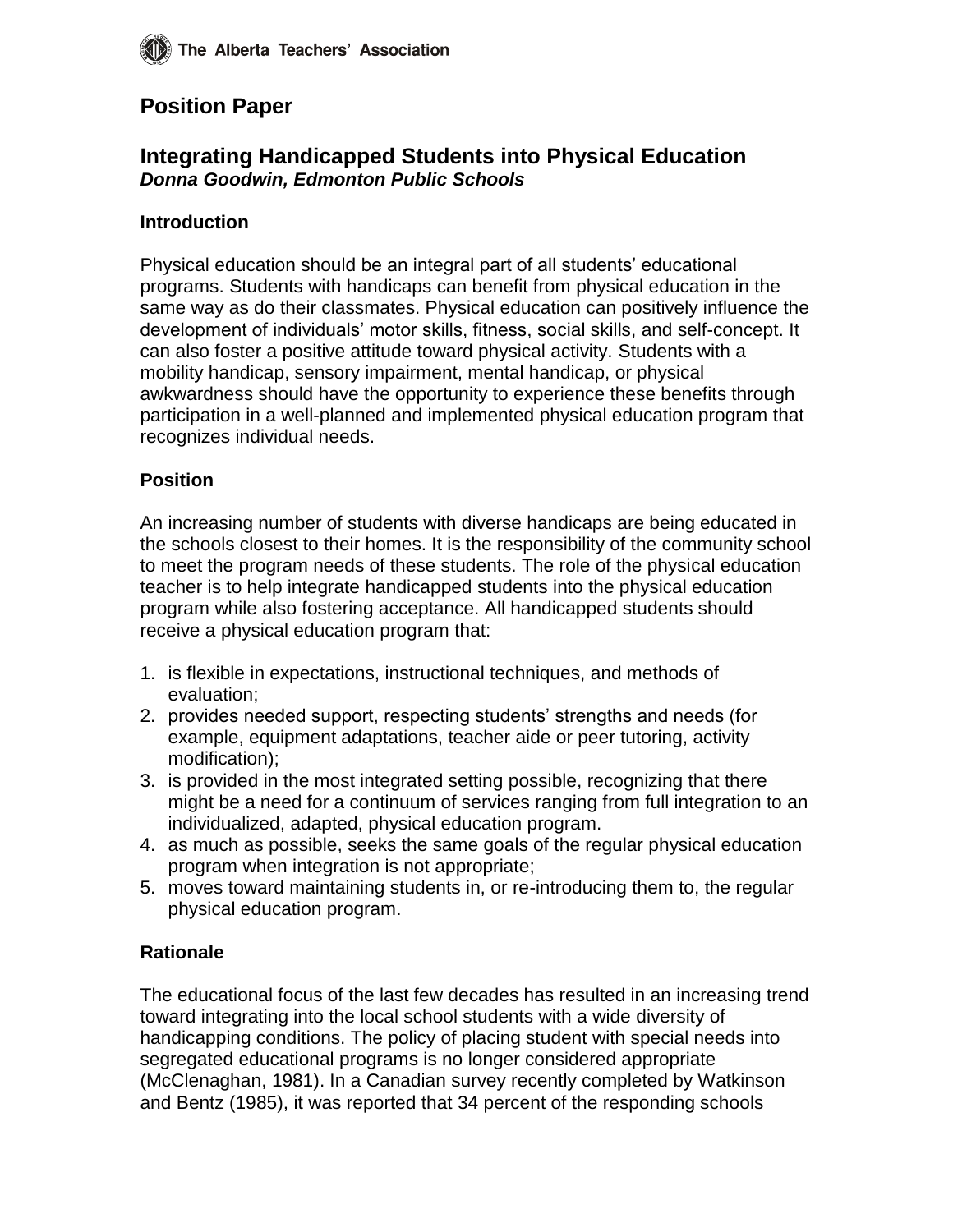indicated that they had one student or more with a physical disability. This number is indeed larger if other handicapping conditions are included (visual impairment, hearing impairment, neurological disorder, physical awkwardness, mental handicap). The physical education needs of these students cannot be ignored.

The important role that physical and leisure time activities play in the lifestyle of students who are handicapped is becoming widely acknowledged and accepted. The school plays a significant role in encouraging handicapped students to be involved in physical activity. The physical education program offers the opportunity to experience the inherent pleasure of being active. It is this inherent quality that provides the intrinsic motivation to continue involvement in physical activity (Dickinson and Perkins, 1985).

The benefits of participation in physical education by handicapped students are:

- 1. skill development (Swenson-Pierce and Kohl, 1986);
- 2. physical fitness (Rarick, Widdop, and Broadhead, 1970);
- 3. socialization (Dickinson and Perkins, 1985);
- 4. positive attitude toward physical activity (Dickinson and Perkins, 1985; Auxter, 1981; Long, Burkett, Glasenapp, and Odenkirk, 1980);
- 5. self-confidence (Rich and Wuest, 1983);
- 6. development of positive attitudes by peers and teachers toward individuals who are handicapped (Steward, 1980; Clark, French, and Henderson, 1985; French and Henderson, 1984; Folio and Norman, 1981).

The majority of handicapped students can and should be integrated into the physical education program (McClenaghan, 1981). One of the key elements to successful integration in physical education appear to be the teacher's ability to form positive and accurate expectations about students' participation (Karper and Martinek, 1985). These expectations should be flexible and reflect students' ability level as well as the demands of the activity.

Students should receive a specially designed program only when the severity and nature of handicapping condition or the level of skill development is so lacking that the regular program does not adequately meet students' needs (Auxter, 1981). The goal of an adapted physical education program is to upgrade, where possible, students' skill levels so that students can be reintroduced into the regular physical education program.

Opportunities for successful participation are essential to skill learning, selfconfidence building, and enjoyment (McClenaghan, 1981; Rich and Wuest, 1983). The physical education class should acknowledge individual differences and provide opportunities for success in a variety of activity settings. Due to the nature of some students' handicaps, experiences, self-confidence, or skills, it may be necessary to offer an alternative program to the regular physical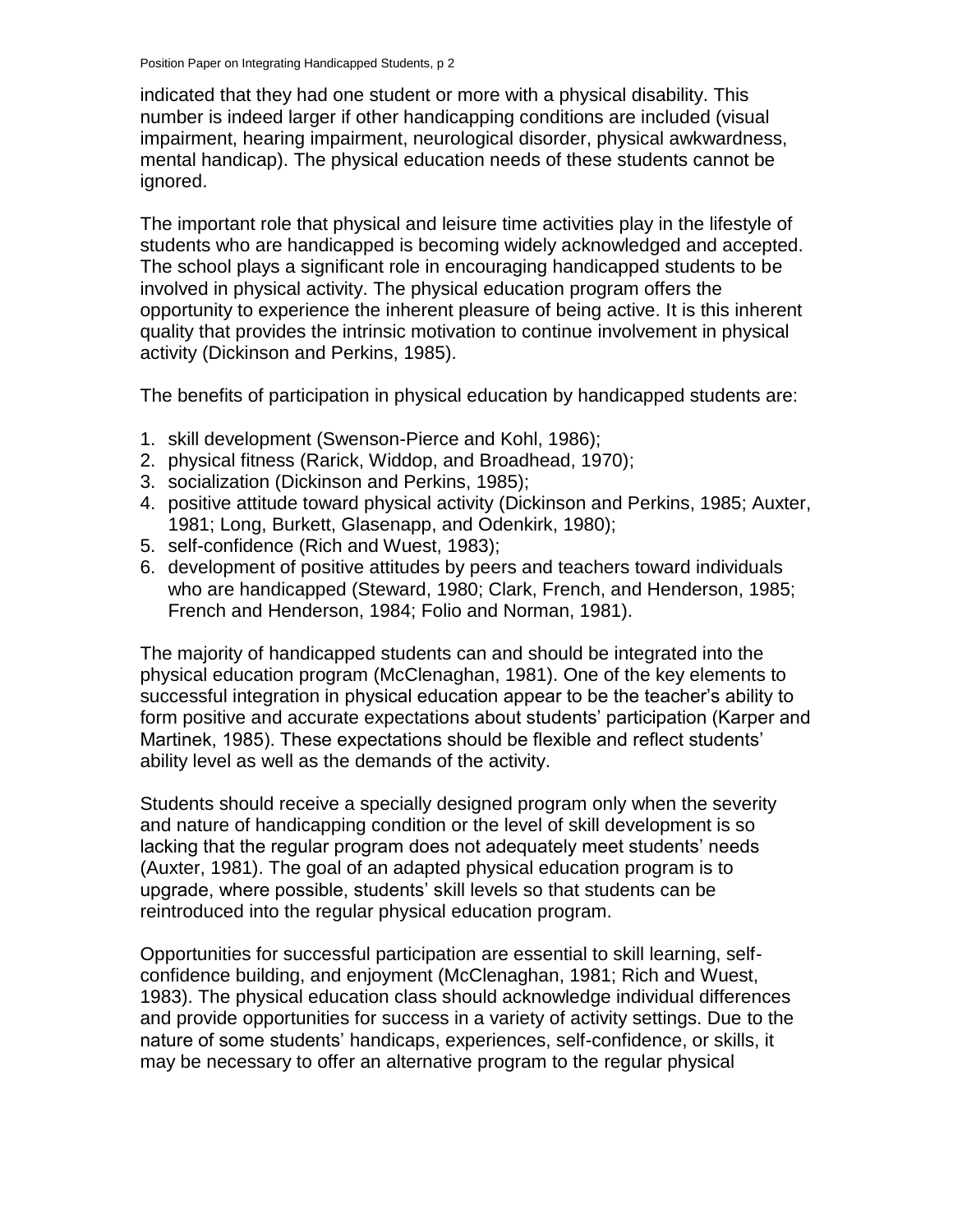education class. It is important to recognize that there may need to be a range or continuum of physical education services available for some handicapped students (Klesius, 1981; McClenaghan, 1981; Watkinson and Bentz, 1985; Aufsesser, 1981). Placement along the continuum should be made on the basis of assessment information obtained in consultation with the physical education teacher, adapted physical education specialist, physiotherapist, and/or other available resource people.

# **Continuum of Adapted Education Services**

## **Full-Time Regular Physical Education**

Participation is in the regular physical education program, with no adaptations.

## **Regular Physical Education with Adaptations**

Participation is in the regular physical education program, with adaptations that may include use of peer tutors; adaptations to equipment, activity, and/or environment; consultation with an adapted physical education specialist, physiotherapist, and/or physical education specialist; and/or teacher aide support.

### **Part-Time Regular Physical Education, Part-Time Adapted Physical Education**

Participation is in the regular physical education program, with participation in an individualized adapted physical education program when appropriate. The adapted physical education component is outside the regular physical education program and is planned and implemented based on assessment information. The program objectives are reflected in students' Individual Education Plans (IEPs).

# **Full-Time Adapted Physical Education**

Participation is in an adapted physical education program that is outside the regular physical education program. The adapted physical education program should, as much as possible, pursue the same goals as does the regular physical education program, while meeting the individual needs of students. The program is planned and implemented based on the assessment information, and the program objectives are reflected in students' individual Education Plans. This program may require the support of peer tutors or teacher aides; adaptations to the equipment, activities, and environment; specialized equipment; specialized curriculum resources; and/or consultation with an adapted physical education specialist, special education teacher/consultant, physiotherapist and/or physical education specialist.